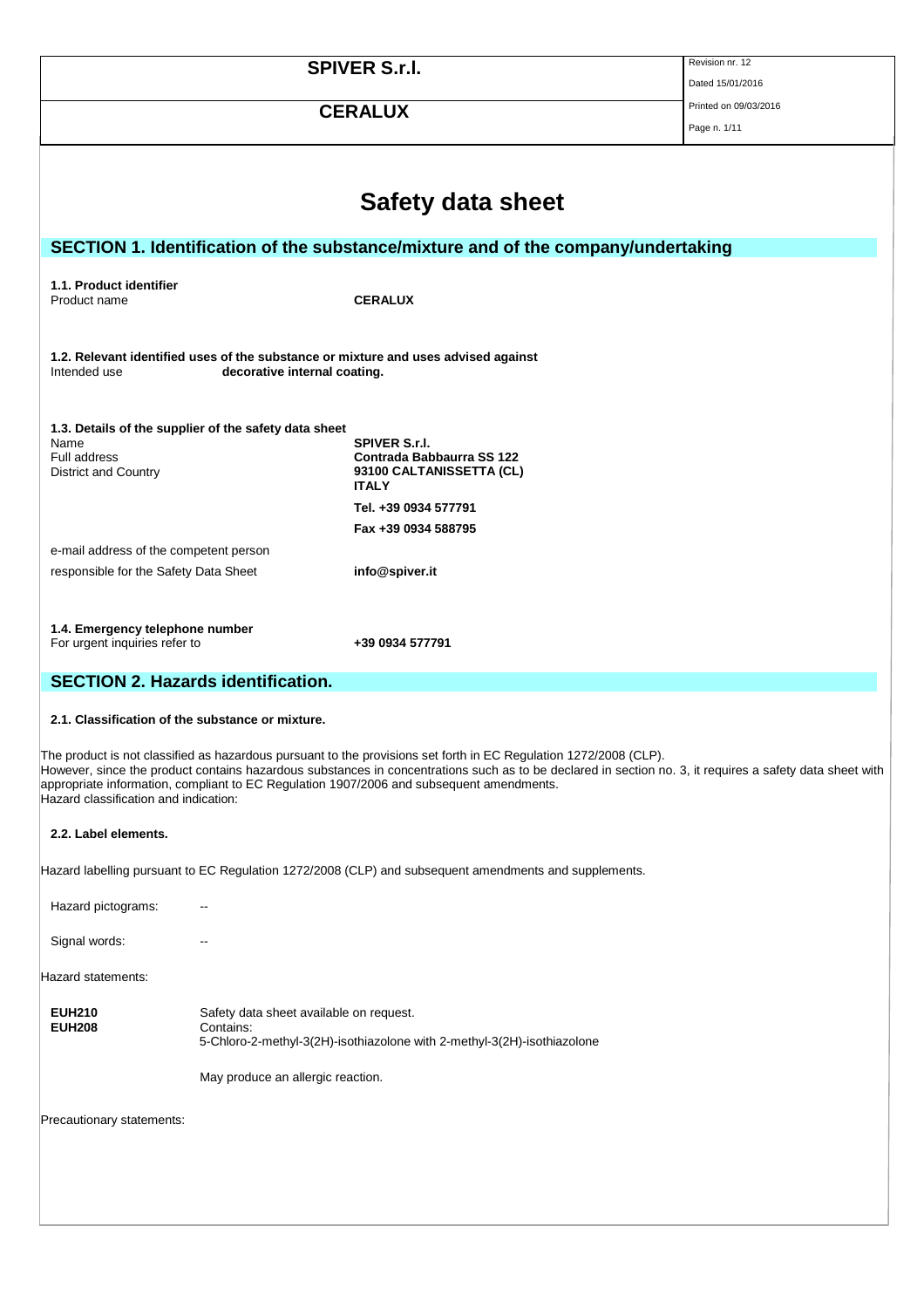|                                                           | <b>SPIVER S.r.I.</b>  |                                                                                                               | Revision nr. 12<br>Dated 15/01/2016 |
|-----------------------------------------------------------|-----------------------|---------------------------------------------------------------------------------------------------------------|-------------------------------------|
|                                                           | Printed on 09/03/2016 |                                                                                                               |                                     |
|                                                           | <b>CERALUX</b>        |                                                                                                               | Page n. 2/11                        |
|                                                           |                       |                                                                                                               |                                     |
|                                                           |                       |                                                                                                               |                                     |
| 2.3. Other hazards.                                       |                       |                                                                                                               |                                     |
|                                                           |                       | On the basis of available data, the product does not contain any PBT or vPvB in percentage greater than 0,1%. |                                     |
|                                                           |                       |                                                                                                               |                                     |
| <b>SECTION 3. Composition/information on ingredients.</b> |                       |                                                                                                               |                                     |
| 3.1. Substances.                                          |                       |                                                                                                               |                                     |
|                                                           |                       |                                                                                                               |                                     |
| Information not relevant.                                 |                       |                                                                                                               |                                     |
| 3.2. Mixtures.                                            |                       |                                                                                                               |                                     |
| Contains:                                                 |                       |                                                                                                               |                                     |
|                                                           |                       |                                                                                                               |                                     |
| Identification.                                           | <b>Conc. %.</b>       | Classification 1272/2008<br>(CLP).                                                                            |                                     |
| <b>ETHANEDIOL</b>                                         |                       |                                                                                                               |                                     |
| CAS. 107-21-1                                             | $1 - 5$               | Acute Tox. 4 H302                                                                                             |                                     |

0 - 0,0015 Acute Tox. 3 H301, Acute

Chronic 1 H410

Tox. 3 H311, Acute Tox. 3 H331, Skin Corr. 1B H314, Skin Sens. 1 H317, Aquatic Acute 1 H400 M=1, Aquatic

Note: Upper limit is not included into the range.

**5-Chloro-2-methyl-3(2H)-isothiazolone with 2-**

EC. 203-473-3 INDEX. 603-027-00-1

EC. - INDEX. -

**methyl-3(2H)-isothiazolone**

The full wording of hazard (H) phrases is given in section 16 of the sheet.

## **SECTION 4. First aid measures.**

### **4.1. Description of first aid measures.**

EYES: Remove contact lenses, if present. Wash immediately with plenty of water for at least 30-60 minutes, opening the eyelids fully. Get medical advice/attention.

SKIN: Remove contaminated clothing. Rinse skin with a shower immediately. Get medical advice/attention.

INGESTION: Have the subject drink as much water as possible. Get medical advice/attention. Do not induce vomiting unless explicitly authorised by a doctor.

INHALATION: Get medical advice/attention immediately. Remove victim to fresh air, away from the accident scene. If the subject stops breathing, administer artificial respiration. Take suitable precautions for rescue workers.

## **4.2. Most important symptoms and effects, both acute and delayed.**

For symptoms and effects caused by the contained substances, see chap. 11.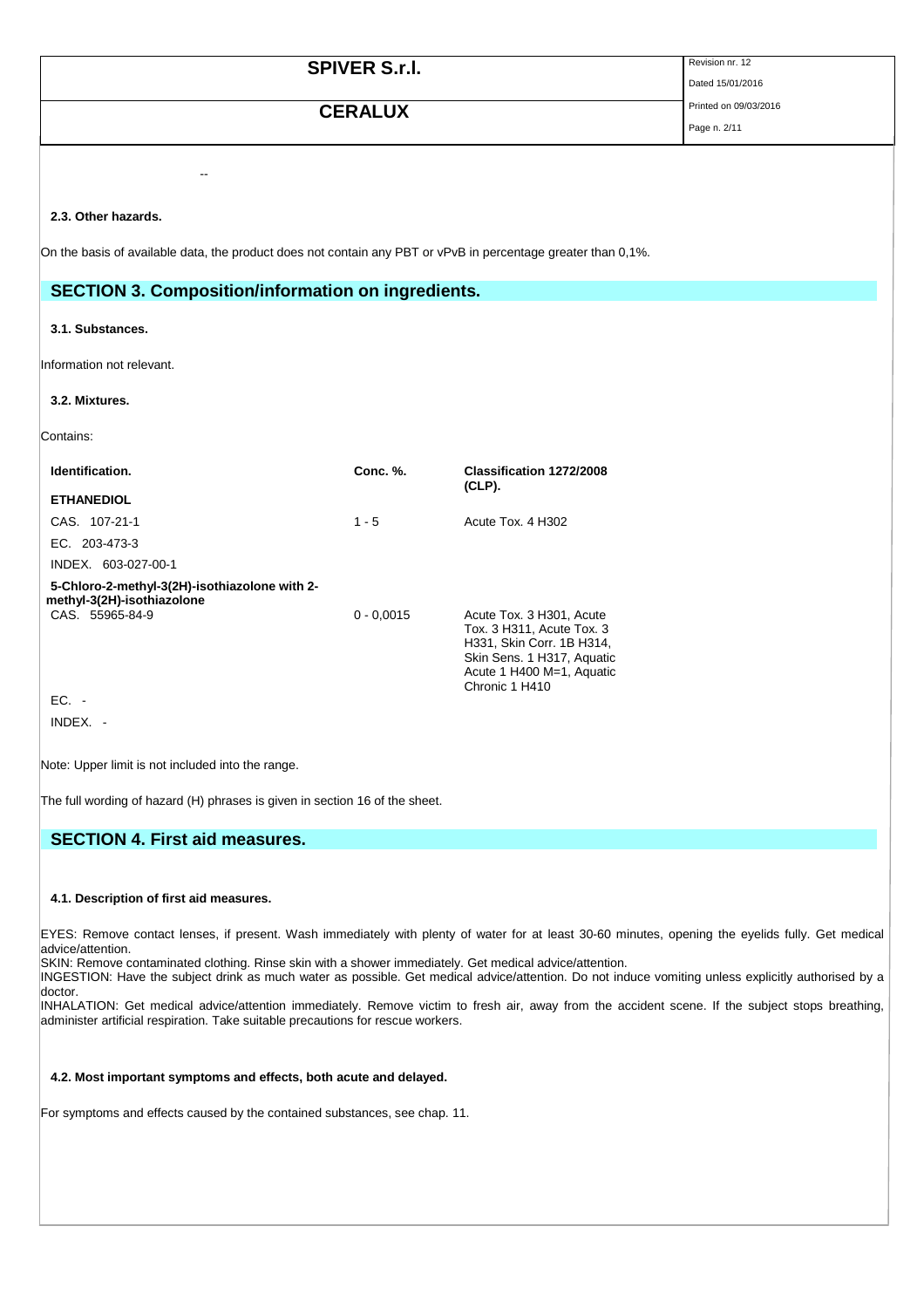| <b>SPIVER S.r.I.</b> | Revision nr. 12       |
|----------------------|-----------------------|
|                      | Dated 15/01/2016      |
| <b>CERALUX</b>       | Printed on 09/03/2016 |
|                      | Page n. 3/11          |

### **4.3. Indication of any immediate medical attention and special treatment needed.**

Information not available.

## **SECTION 5. Firefighting measures.**

## **5.1. Extinguishing media.**

SUITABLE EXTINGUISHING EQUIPMENT The extinguishing equipment should be of the conventional kind: carbon dioxide, foam, powder and water spray. UNSUITABLE EXTINGUISHING EQUIPMENT None in particular.

### **5.2. Special hazards arising from the substance or mixture.**

HAZARDS CAUSED BY EXPOSURE IN THE EVENT OF FIRE Do not breathe combustion products.

### **5.3. Advice for firefighters.**

#### GENERAL INFORMATION

Use jets of water to cool the containers to prevent product decomposition and the development of substances potentially hazardous for health. Always wear full fire prevention gear. Collect extinguishing water to prevent it from draining into the sewer system. Dispose of contaminated water used for extinction and the remains of the fire according to applicable regulations.

SPECIAL PROTECTIVE EQUIPMENT FOR FIRE-FIGHTERS

Normal fire fighting clothing i.e. fire kit (BS EN 469), gloves (BS EN 659) and boots (HO specification A29 and A30) in combination with self-contained open circuit positive pressure compressed air breathing apparatus (BS EN 137).

# **SECTION 6. Accidental release measures.**

### **6.1. Personal precautions, protective equipment and emergency procedures.**

### Block the leakage if there is no hazard.

Wear suitable protective equipment (including personal protective equipment referred to under Section 8 of the safety data sheet) to prevent any contamination of skin, eyes and personal clothing. These indications apply for both processing staff and those involved in emergency procedures.

#### **6.2. Environmental precautions.**

The product must not penetrate into the sewer system or come into contact with surface water or ground water.

#### **6.3. Methods and material for containment and cleaning up.**

Collect the leaked product into a suitable container. Evaluate the compatibility of the container to be used, by checking section 10. Absorb the remainder with inert absorbent material.

Make sure the leakage site is well aired. Check incompatibility for container material in section 7. Contaminated material should be disposed of in compliance with the provisions set forth in point 13.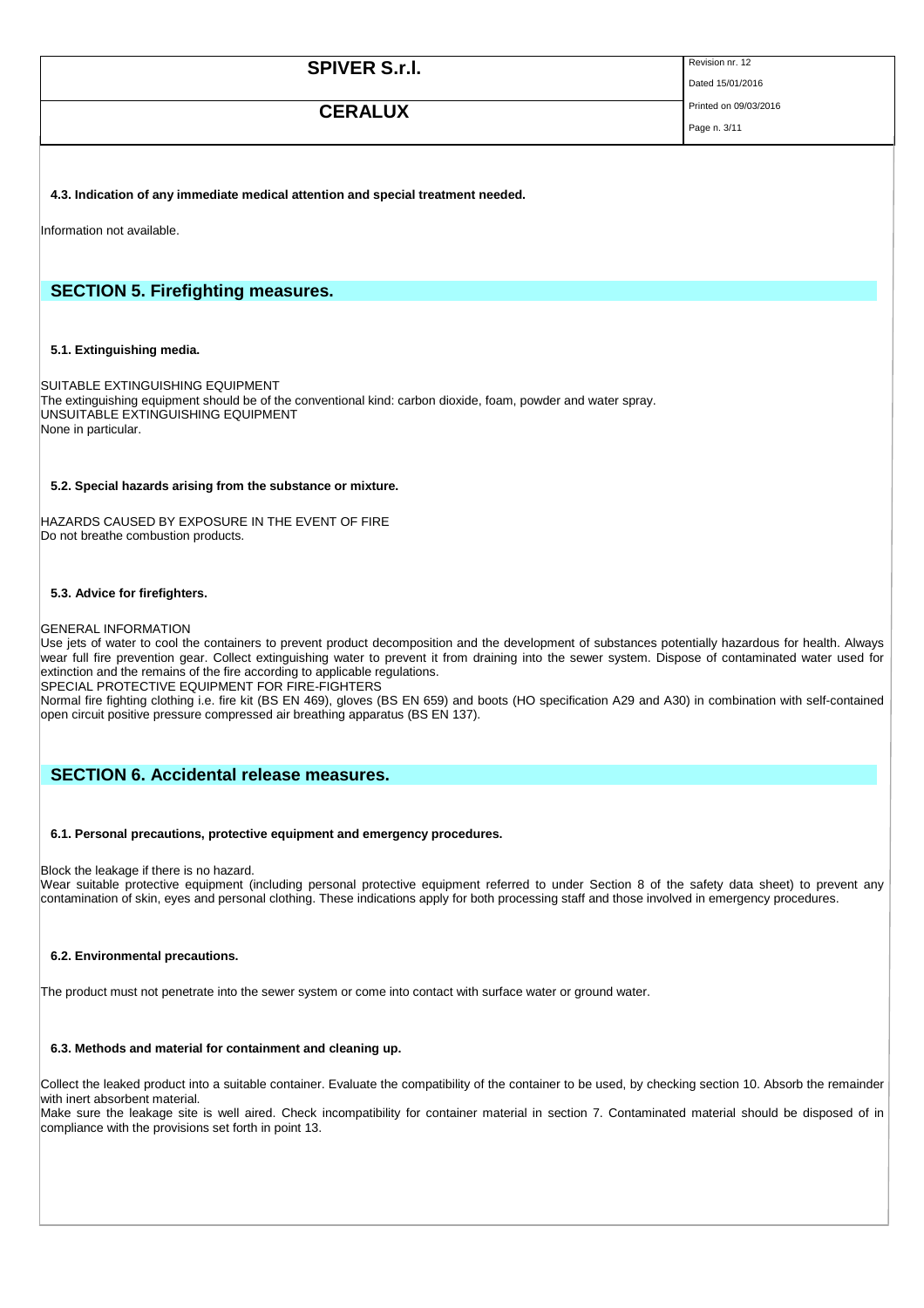| <b>SPIVER S.r.I.</b> | Revision nr. 12       |
|----------------------|-----------------------|
|                      | Dated 15/01/2016      |
| <b>CERALUX</b>       | Printed on 09/03/2016 |

Page n. 4/11

## **6.4. Reference to other sections.**

Any information on personal protection and disposal is given in sections 8 and 13.

# **SECTION 7. Handling and storage.**

## **7.1. Precautions for safe handling.**

Ensure that there is an adequate earthing system for the equipment and personnel. Avoid contact with eyes and skin. Do not breathe powders, vapours or mists. Do not eat, drink or smoke during use. Wash hands after use. Avoid leakage of the product into the environment.

### **7.2. Conditions for safe storage, including any incompatibilities.**

Store only in the original container. Store in a ventilated and dry place, far away from sources of ignition. Keep containers well sealed. Keep the product in clearly labelled containers. Avoid overheating. Avoid violent blows. Keep containers away from any incompatible materials, see section 10 for details.

## **7.3. Specific end use(s).**

Information not available.

# **SECTION 8. Exposure controls/personal protection.**

#### **8.1. Control parameters.**

Regulatory References:

| <b>ESP</b> | España           | INSHT - Límites de exposición profesional para agentes químicos en                          |
|------------|------------------|---------------------------------------------------------------------------------------------|
|            |                  | España 2015                                                                                 |
| <b>FRA</b> | France           | JORF n°0109 du 10 mai 2012 page 8773 texte n° 102                                           |
| <b>GRB</b> | United Kingdom   | EH40/2005 Workplace exposure limits                                                         |
| <b>ITA</b> | Italia           | Decreto Legislativo 9 Aprile 2008, n.81                                                     |
| <b>NOR</b> | Norge            | Veiledning om Administrative normer for forurensning i arbeidsatmosfære                     |
| <b>POL</b> | Polska           | ROZPORZĄDZENIE MINISTRA PRACY I POLITYKI SPOŁECZNEJ z dnia<br>16 grudnia 2011r              |
| EU         | OEL EU           | Directive 2009/161/EU; Directive 2006/15/EC; Directive 2004/37/EC;<br>Directive 2000/39/EC. |
|            | <b>TLV-ACGIH</b> | ACGIH 2014                                                                                  |

| <b>ETHANEDIOL</b>             |            |        |     |            |     |       |
|-------------------------------|------------|--------|-----|------------|-----|-------|
| <b>Threshold Limit Value.</b> |            |        |     |            |     |       |
| <b>Type</b>                   | Country    | TWA/8h |     | STEL/15min |     |       |
|                               |            | mg/m3  | ppm | mg/m3      | ppm |       |
| <b>VLA</b>                    | <b>ESP</b> | 52     | 20  | 104        | 40  | SKIN. |
| <b>VLEP</b>                   | <b>FRA</b> | 52     | 20  | 104        | 40  | SKIN. |
| WEL                           | <b>GRB</b> | 52     | 20  | 104        | 40  |       |
| <b>TLV</b>                    | <b>ITA</b> | 52     | 20  | 104        | 40  | SKIN. |
|                               |            |        |     |            |     |       |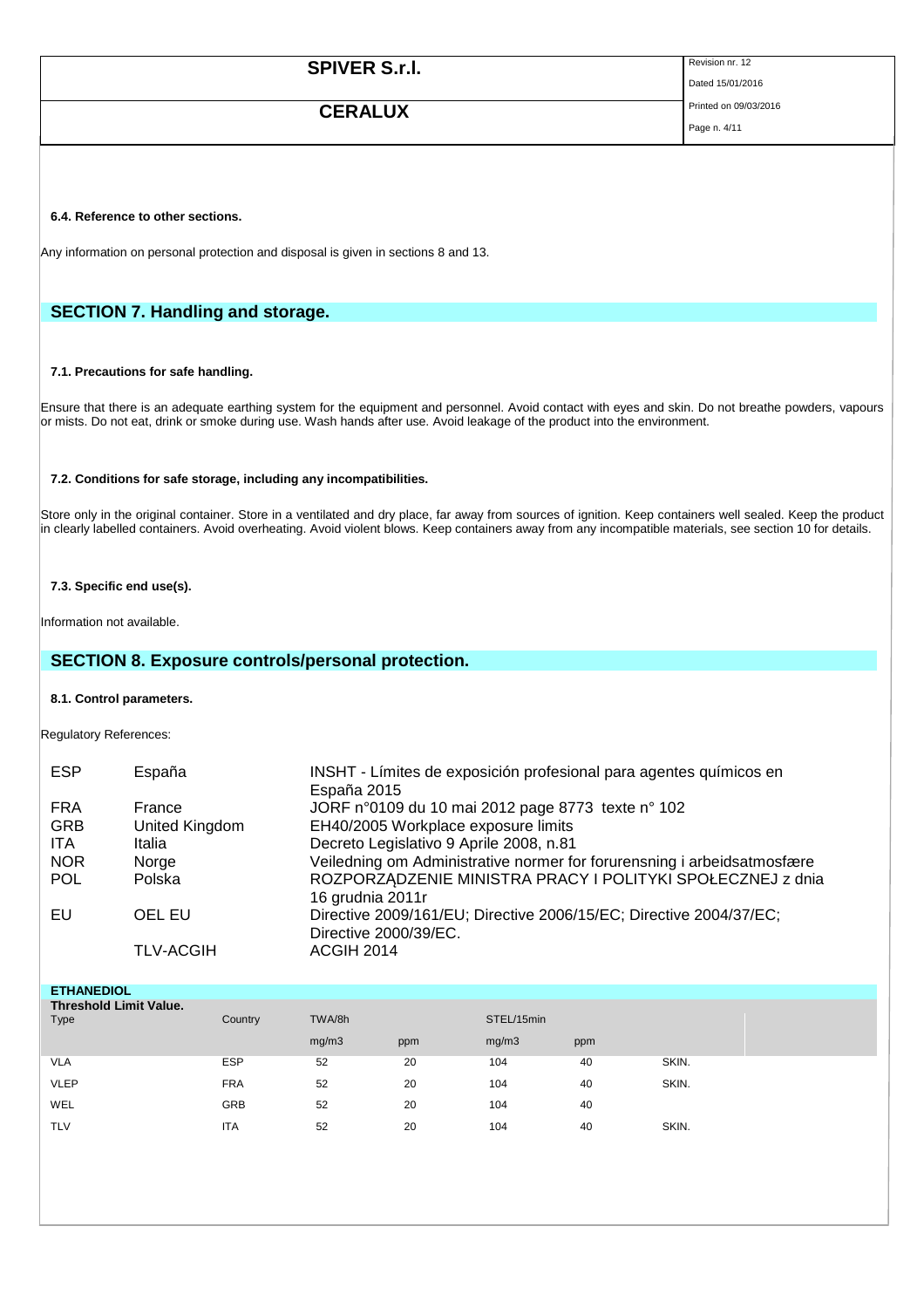|            |            |                | <b>SPIVER S.r.l.</b> |     |    |       | Revision nr. 12<br>Dated 15/01/2016   |
|------------|------------|----------------|----------------------|-----|----|-------|---------------------------------------|
|            |            | <b>CERALUX</b> |                      |     |    |       | Printed on 09/03/2016<br>Page n. 5/11 |
| <b>TLV</b> | <b>NOR</b> |                | 25                   |     |    | SKIN. |                                       |
| <b>NDS</b> | POL        | 15             |                      | 20  |    |       |                                       |
| OEL        | EU         | 52             | 20                   | 104 | 40 | SKIN. |                                       |

Legend:

 $|C|$  = CEILING : INHAL = Inhalable Fraction ; RESP = Respirable Fraction ; THORA = Thoracic Fraction.

TLV-ACGIH 100 (C)

### **8.2. Exposure controls.**

As the use of adequate technical equipment must always take priority over personal protective equipment, make sure that the workplace is well aired through effective local aspiration.

### HAND PROTECTION

Protect hands with category III work gloves (see standard EN 374).

The following should be considered when choosing work glove material: compatibility, degradation, failure time and permeability. The work gloves' resistance to chemical agents should be checked before use, as it can be unpredictable. The gloves' wear time depends on the duration and type of use.

### SKIN PROTECTION

Wear category I professional long-sleeved overalls and safety footwear (see Directive 89/686/EEC and standard EN ISO 20344). Wash body with soap and water after removing protective clothing.

### EYE PROTECTION

Wear airtight protective goggles (see standard EN 166).

### RESPIRATORY PROTECTION

If the threshold value (e.g. TLV-TWA) is exceeded for the substance or one of the substances present in the product, use a mask with a type A filter whose class (1, 2 or 3) must be chosen according to the limit of use concentration. (see standard EN 14387). In the presence of gases or vapours of various kinds and/or gases or vapours containing particulate (aerosol sprays, fumes, mists, etc.) combined filters are required.

Respiratory protection devices must be used if the technical measures adopted are not suitable for restricting the worker's exposure to the threshold values considered. The protection provided by masks is in any case limited.

If the substance considered is odourless or its olfactory threshold is higher than the corresponding TLV-TWA and in the case of an emergency, wear open-circuit compressed air breathing apparatus (in compliance with standard EN 137) or external air-intake breathing apparatus (in compliance with standard EN 138). For a correct choice of respiratory protection device, see standard EN 529.

ENVIRONMENTAL EXPOSURE CONTROLS.

The emissions generated by manufacturing processes, including those generated by ventilation equipment, should be checked to ensure compliance with environmental standards.

## **SECTION 9. Physical and chemical properties.**

## **9.1. Information on basic physical and chemical properties.**

| Appearance                       | liquid          |
|----------------------------------|-----------------|
| Colour                           | transparent     |
| Odour                            | <b>FLOREALE</b> |
| Odour threshold.                 | Not available.  |
| pH.                              | $8 - 10$        |
| Melting point / freezing point.  | Not available.  |
| Initial boiling point.           | Not available.  |
| Boiling range.                   | Not available.  |
| Flash point.                     | $>60 °C$ .      |
| <b>Evaporation Rate</b>          | Not available.  |
| Flammability of solids and gases | Not available.  |
| Lower inflammability limit.      | Not available.  |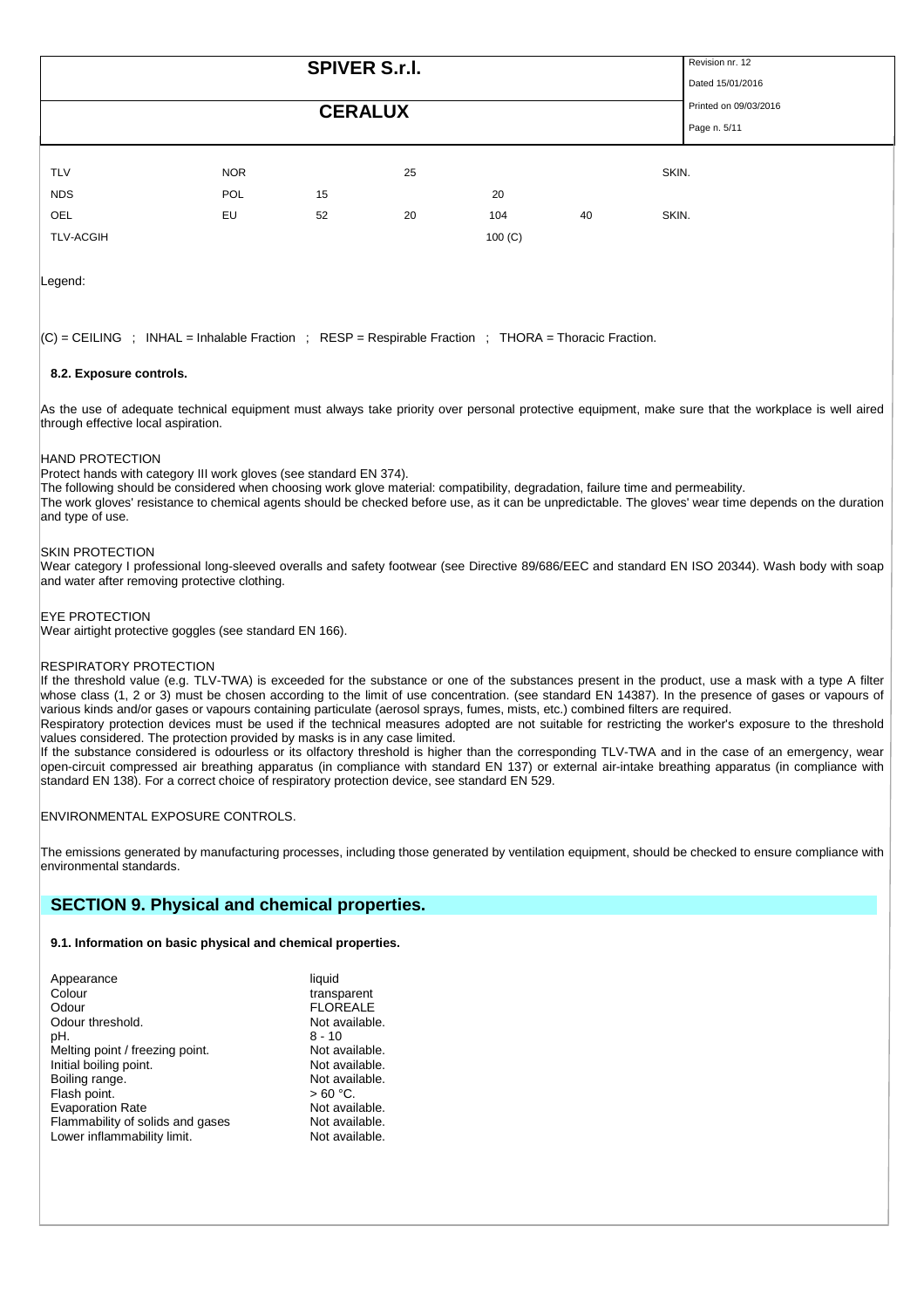| <b>SPIVER S.r.I.</b> | Revision nr. 12       |
|----------------------|-----------------------|
|                      | Dated 15/01/2016      |
| <b>CERALUX</b>       | Printed on 09/03/2016 |
|                      | Page n. 6/11          |

| Upper inflammability limit.<br>Lower explosive limit.<br>Upper explosive limit.<br>Vapour pressure.<br>Vapour density<br>Relative density.<br>Solubility<br>Partition coefficient: n-octanol/water<br>Auto-ignition temperature.<br>Decomposition temperature.<br>Viscosity<br><b>Explosive properties</b><br>Oxidising properties | Not available.<br>Not available.<br>Not available.<br>Not available.<br>Not available.<br>1,030 Kg/I<br>MISCIBI E IN WATER<br>Not available.<br>Not available.<br>Not available.<br>Not available.<br>Not available.<br>Not available. |
|------------------------------------------------------------------------------------------------------------------------------------------------------------------------------------------------------------------------------------------------------------------------------------------------------------------------------------|----------------------------------------------------------------------------------------------------------------------------------------------------------------------------------------------------------------------------------------|
| 9.2. Other information.                                                                                                                                                                                                                                                                                                            |                                                                                                                                                                                                                                        |
|                                                                                                                                                                                                                                                                                                                                    |                                                                                                                                                                                                                                        |

| VOC (Directive 2004/42/EC) : | 2,85 % - 29,35 q/litre. |  |  |
|------------------------------|-------------------------|--|--|
| VOC (volatile carbon) :      |                         |  |  |

# **SECTION 10. Stability and reactivity.**

## **10.1. Reactivity.**

There are no particular risks of reaction with other substances in normal conditions of use.

ETHANEDIOL: can absorb atmospheric humidity up to twice its own weight. Decomposes at temperatures over 200°C/392°F.

### **10.2. Chemical stability.**

The product is stable in normal conditions of use and storage.

### **10.3. Possibility of hazardous reactions.**

No hazardous reactions are foreseeable in normal conditions of use and storage.

ETHANEDIOL: risk of explosion on contact with: perchloric acid. Can react dangerously with: chlorosulphuric acid, sodium hydroxide, sulphuric acid, phosphorus pentasulphide, chromium (III) oxide, chromyl chloride, potassium perchlorate, potassium dichromate, sodium peroxide, aluminium. Forms explosive mixtures with the air.

## **10.4. Conditions to avoid.**

None in particular. However the usual precautions used for chemical products should be respected.

ETHANEDIOL: avoid exposure to sources of heat and naked flames.

## **10.5. Incompatible materials.**

Information not available.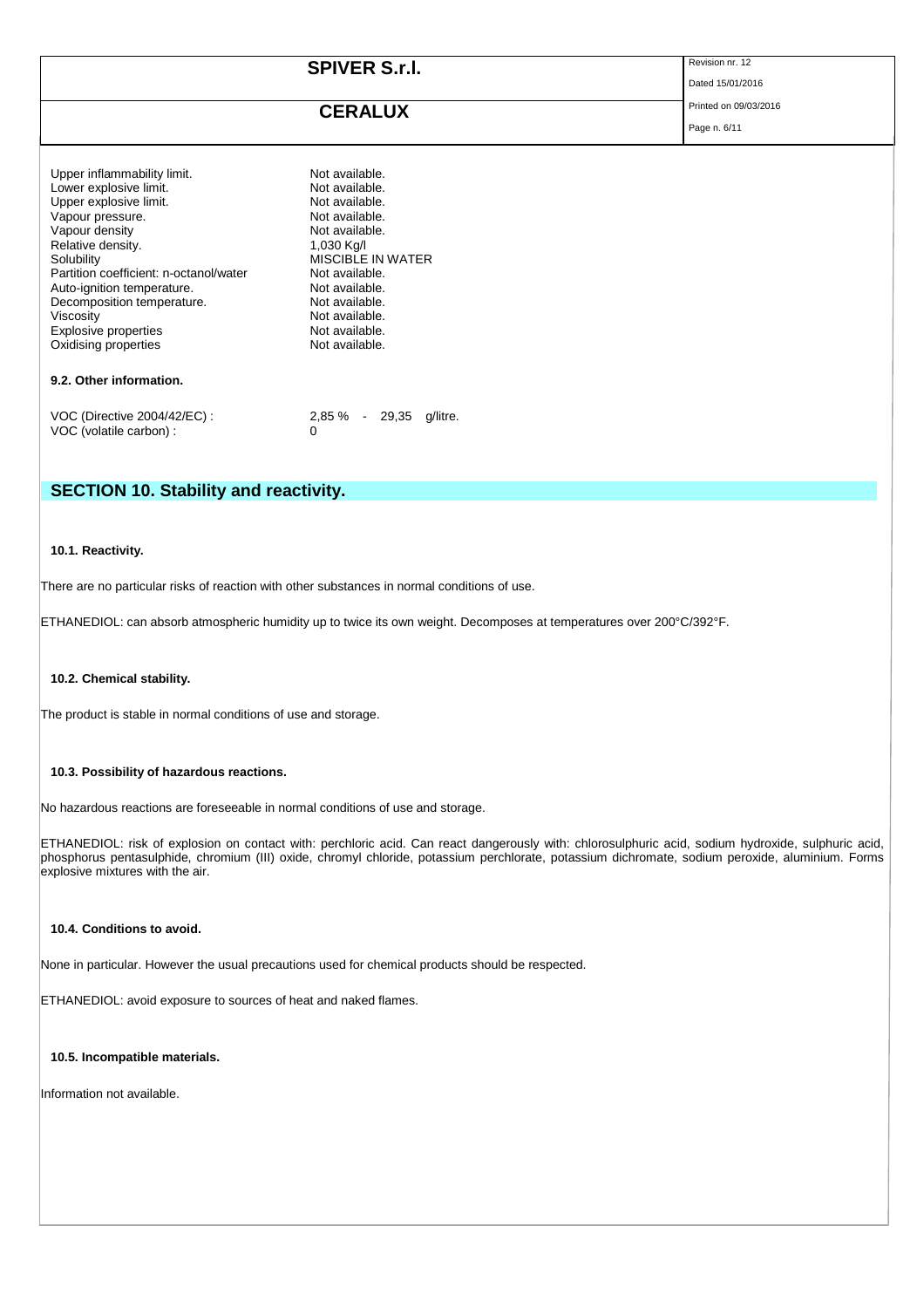| <b>SPIVER S.r.l.</b> | Revision nr. 12       |
|----------------------|-----------------------|
|                      | Dated 15/01/2016      |
| <b>CERALUX</b>       | Printed on 09/03/2016 |
|                      | Page n. 7/11          |

### **10.6. Hazardous decomposition products.**

ETHANEDIOL: hydroxyacetaldehyde, glyoxal, acetaldehyde, methane, formaldehyde, carbon monoxide, hydrogen.

# **SECTION 11. Toxicological information.**

#### **11.1. Information on toxicological effects.**

In the absence of experimental data for the product itself, health hazards are evaluated according to the properties of the substances it contains, using the criteria specified in the applicable regulation for classification.It is therefore necessary to take into account the concentration of the individual hazardous substances indicated in section 3, to evaluate the toxicological effects of exposure to the product. This product contains sensitizing substance/s and may cause allergic reactions.

ETHANEDIOL: following ingestion it initially stimulates the CNS; later on depression results. Renal damage with anuria and uremia may occur. Symptoms of over exposure are: vomiting, somnolence, difficulty in breathing, convulsions. The lethal dose in man is approximately 1,4 l/kg. The way of entry is inhalation and ingestion.

**ETHANEDIOL** LD50 (Oral).> 2000 mg/kg Rat LD50 (Dermal).9530 mg/kg Rabbit

# **SECTION 12. Ecological information.**

No specific data are available for this product. Handle it according to good working practices. Avoid littering. Do not contaminate soil and waterways. Inform the competent authorities, should the product reach waterways or contaminate soil or vegetation. Please take all the proper measures to reduce harmful effects on aquifers.

**12.1. Toxicity.**

Information not available.

### **12.2. Persistence and degradability.**

| <b>ETHANEDIOL</b>      |                   |
|------------------------|-------------------|
| Solubility in water.   | mg/l 1000 - 10000 |
| Rapidly biodegradable. |                   |

**12.3. Bioaccumulative potential.**

ETHANEDIOL Partition coefficient: noctanol/water.

-1,36

### **12.4. Mobility in soil.**

Information not available.

### **12.5. Results of PBT and vPvB assessment.**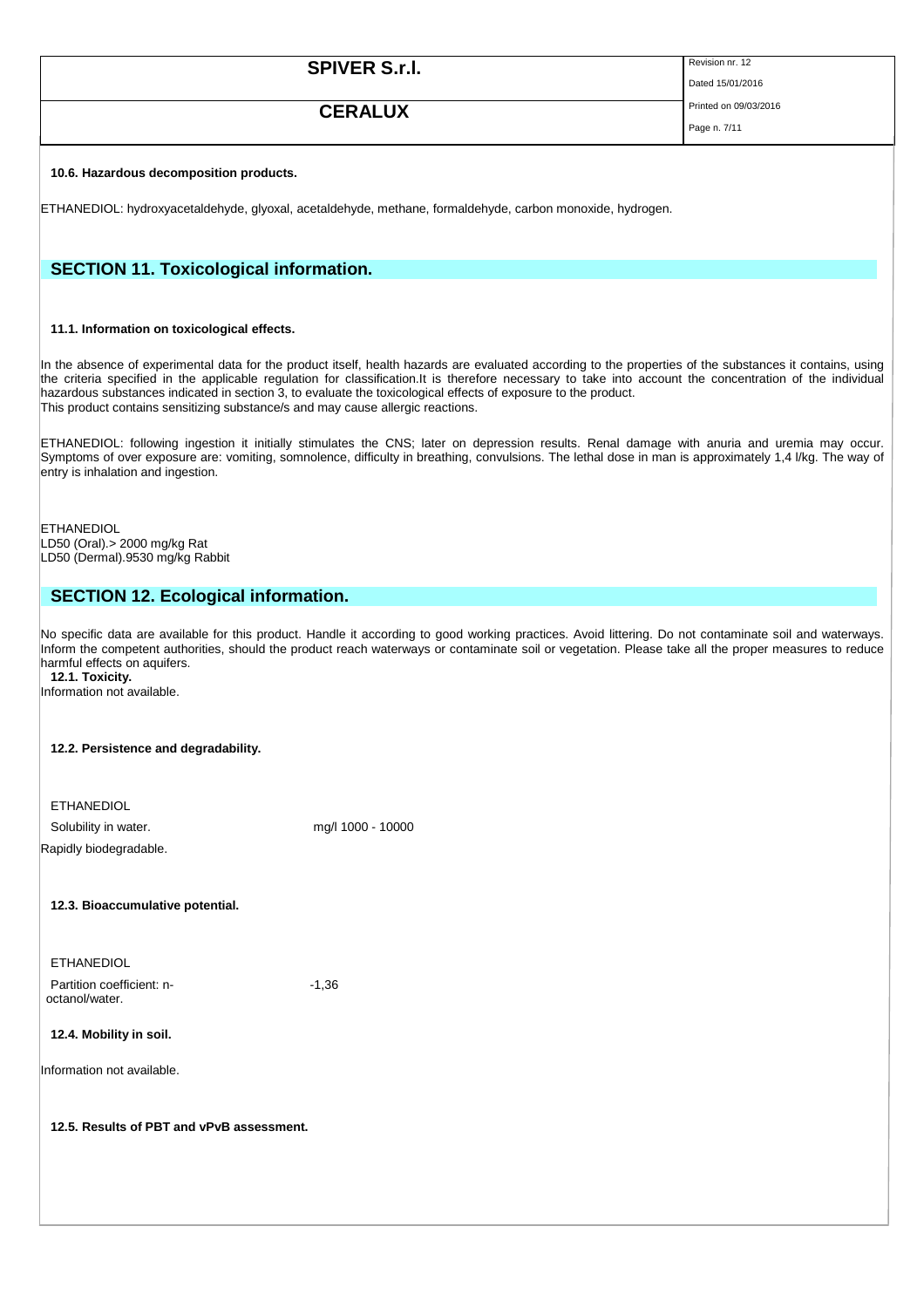| <b>SPIVER S.r.I.</b> | Revision nr. 12       |
|----------------------|-----------------------|
|                      | Dated 15/01/2016      |
| <b>CERALUX</b>       | Printed on 09/03/2016 |
|                      | Page n. 8/11          |

On the basis of available data, the product does not contain any PBT or vPvB in percentage greater than 0,1%.

### **12.6. Other adverse effects.**

Information not available.

# **SECTION 13. Disposal considerations.**

## **13.1. Waste treatment methods.**

Reuse, when possible. Neat product residues should be considered special non-hazardous waste. Disposal must be performed through an authorised waste management firm, in compliance with national and local regulations. CONTAMINATED PACKAGING

Contaminated packaging must be recovered or disposed of in compliance with national waste management regulations.

# **SECTION 14. Transport information.**

**14.1. UN number.** 

Not applicable.

## **14.2. UN proper shipping name.**

Not applicable.

### **14.3. Transport hazard class(es).**

Not applicable.

**14.4. Packing group.** 

Not applicable.

### **14.5. Environmental hazards.**

Not applicable.

**14.6. Special precautions for user.**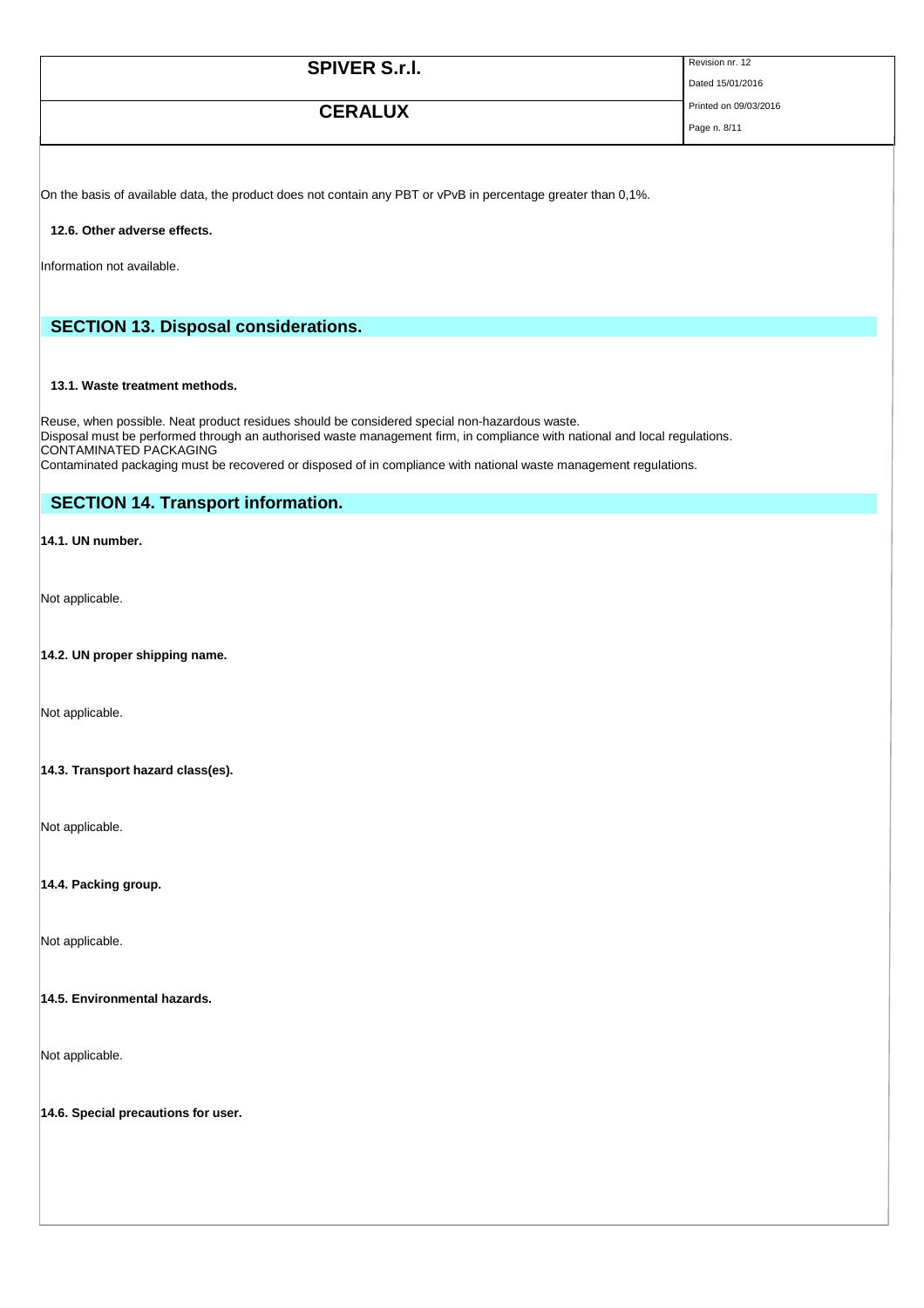|                                                                                  | <b>SPIVER S.r.I.</b>                                                                                            | Revision nr. 12                           |
|----------------------------------------------------------------------------------|-----------------------------------------------------------------------------------------------------------------|-------------------------------------------|
|                                                                                  |                                                                                                                 | Dated 15/01/2016<br>Printed on 09/03/2016 |
|                                                                                  | <b>CERALUX</b>                                                                                                  | Page n. 9/11                              |
|                                                                                  |                                                                                                                 |                                           |
| Not applicable.                                                                  |                                                                                                                 |                                           |
|                                                                                  |                                                                                                                 |                                           |
|                                                                                  | 14.7. Transport in bulk according to Annex II of MARPOL73/78 and the IBC Code.                                  |                                           |
|                                                                                  |                                                                                                                 |                                           |
| Information not relevant.                                                        |                                                                                                                 |                                           |
| <b>SECTION 15. Regulatory information.</b>                                       |                                                                                                                 |                                           |
|                                                                                  | 15.1. Safety, health and environmental regulations/legislation specific for the substance or mixture.           |                                           |
| Seveso category.                                                                 | None.                                                                                                           |                                           |
|                                                                                  | Restrictions relating to the product or contained substances pursuant to Annex XVII to EC Regulation 1907/2006. |                                           |
|                                                                                  |                                                                                                                 |                                           |
| None.                                                                            |                                                                                                                 |                                           |
| Substances in Candidate List (Art. 59 REACH).                                    |                                                                                                                 |                                           |
| None.                                                                            |                                                                                                                 |                                           |
| Substances subject to authorisarion (Annex XIV REACH).                           |                                                                                                                 |                                           |
| None.                                                                            |                                                                                                                 |                                           |
| Substances subject to exportation reporting pursuant to (EC) Reg. 649/2012:      |                                                                                                                 |                                           |
| None.                                                                            |                                                                                                                 |                                           |
| Substances subiect to the Rotterdam Convention:                                  |                                                                                                                 |                                           |
| None.                                                                            |                                                                                                                 |                                           |
| Substances subject to the Stockholm Convention:                                  |                                                                                                                 |                                           |
| None.                                                                            |                                                                                                                 |                                           |
| Healthcare controls.                                                             |                                                                                                                 |                                           |
| Information not available.                                                       |                                                                                                                 |                                           |
| VOC (Directive 2004/42/EC) :                                                     |                                                                                                                 |                                           |
| Decorative effect coatings.                                                      |                                                                                                                 |                                           |
|                                                                                  |                                                                                                                 |                                           |
| VOC given in g/litre of product in a<br>ready-to-use condition :<br>Limit value: | 200,00 (2010)                                                                                                   |                                           |
| VOC of product:                                                                  | 29,35                                                                                                           |                                           |
| 15.2. Chemical safety assessment.                                                |                                                                                                                 |                                           |
|                                                                                  |                                                                                                                 |                                           |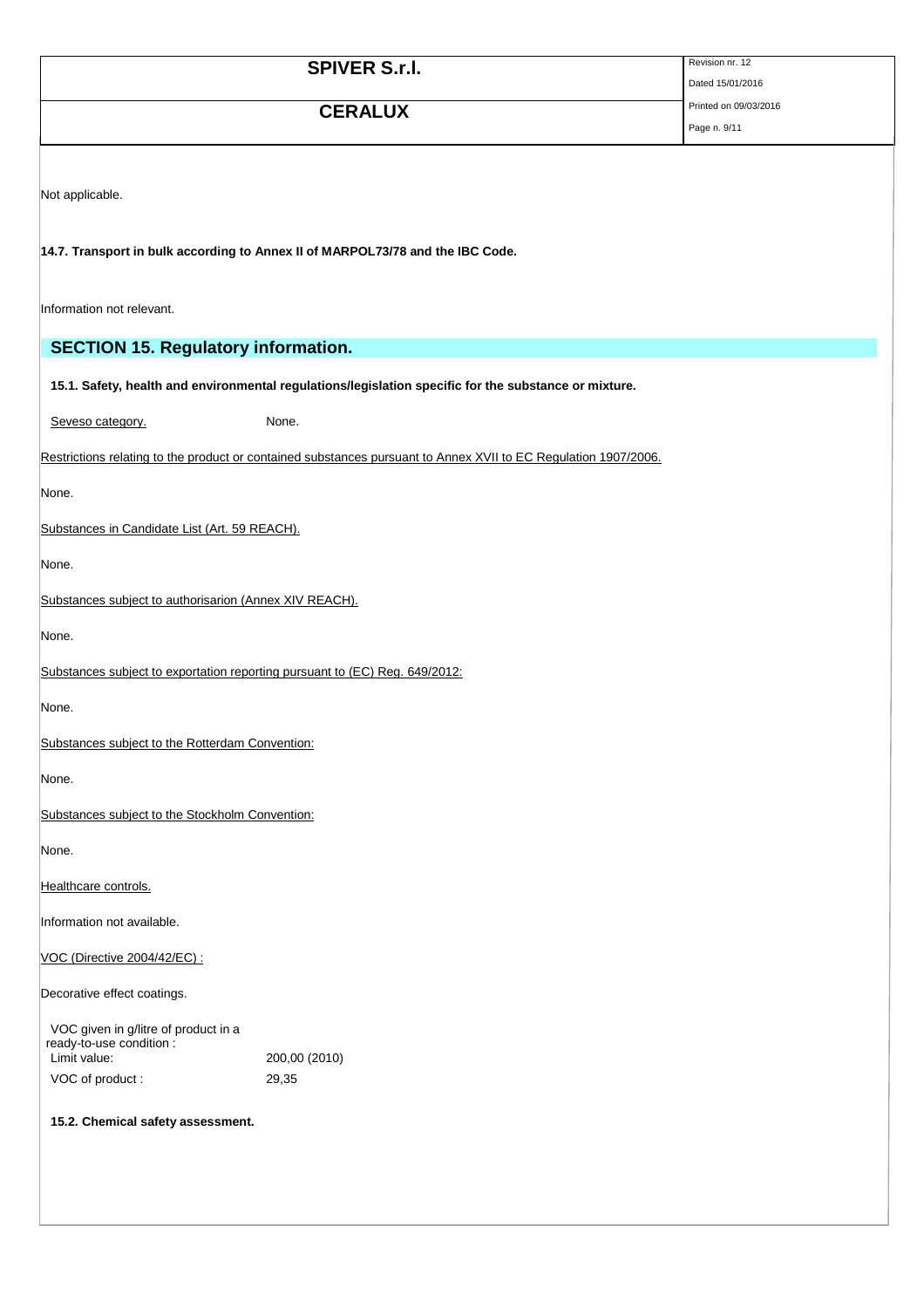| <b>SPIVER S.r.I.</b> | Revision nr. 12       |
|----------------------|-----------------------|
|                      | Dated 15/01/2016      |
| <b>CERALUX</b>       | Printed on 09/03/2016 |
|                      | Page n. 10/11         |

No chemical safety assessment has been processed for the mixture and the substances it contains.

## **SECTION 16. Other information.**

Text of hazard (H) indications mentioned in section 2-3 of the sheet:

| Acute Tox. 3             | Acute toxicity, category 3                                         |
|--------------------------|--------------------------------------------------------------------|
| Acute Tox. 4             | Acute toxicity, category 4                                         |
| Skin Corr. 1B            | Skin corrosion, category 1B                                        |
| Skin Sens. 1             | Skin sensitization, category 1                                     |
| <b>Aquatic Acute 1</b>   | Hazardous to the aquatic environment, acute toxicity, category 1   |
| <b>Aquatic Chronic 1</b> | Hazardous to the aquatic environment, chronic toxicity, category 1 |
| H301                     | Toxic if swallowed.                                                |
| H311                     | Toxic in contact with skin.                                        |
| H331                     | Toxic if inhaled.                                                  |
| H302                     | Harmful if swallowed.                                              |
| H314                     | Causes severe skin burns and eye damage.                           |
| H317                     | May cause an allergic skin reaction.                               |
| H400                     | Very toxic to aquatic life.                                        |
| H410                     | Very toxic to aquatic life with long lasting effects.              |
| <b>EUH210</b>            | Safety data sheet available on request.                            |
|                          |                                                                    |

LEGEND:

- ADR: European Agreement concerning the carriage of Dangerous goods by Road
- CAS NUMBER: Chemical Abstract Service Number
- CE50: Effective concentration (required to induce a 50% effect)
- CE NUMBER: Identifier in ESIS (European archive of existing substances)
- CLP: EC Regulation 1272/2008
- DNEL: Derived No Effect Level
- EmS: Emergency Schedule
- GHS: Globally Harmonized System of classification and labeling of chemicals
- IATA DGR: International Air Transport Association Dangerous Goods Regulation
- IC50: Immobilization Concentration 50%
- IMDG: International Maritime Code for dangerous goods
- IMO: International Maritime Organization
- INDEX NUMBER: Identifier in Annex VI of CLP
- LC50: Lethal Concentration 50%
- LD50: Lethal dose 50%
- OEL: Occupational Exposure Level
- PBT: Persistent bioaccumulative and toxic as REACH Regulation
- PEC: Predicted environmental Concentration
- PEL: Predicted exposure level
- PNEC: Predicted no effect concentration
- REACH: EC Regulation 1907/2006
- RID: Regulation concerning the international transport of dangerous goods by train
- TLV: Threshold Limit Value
- TLV CEILING: Concentration that should not be exceeded during any time of occupational exposure.
- TWA STEL: Short-term exposure limit
- TWA: Time-weighted average exposure limit
- VOC: Volatile organic Compounds
- vPvB: Very Persistent and very Bioaccumulative as for REACH Regulation
- WGK: Water hazard classes (German).

GENERAL BIBLIOGRAPHY 1. Regulation (EU) 1907/2006 (REACH) of the European Parliament